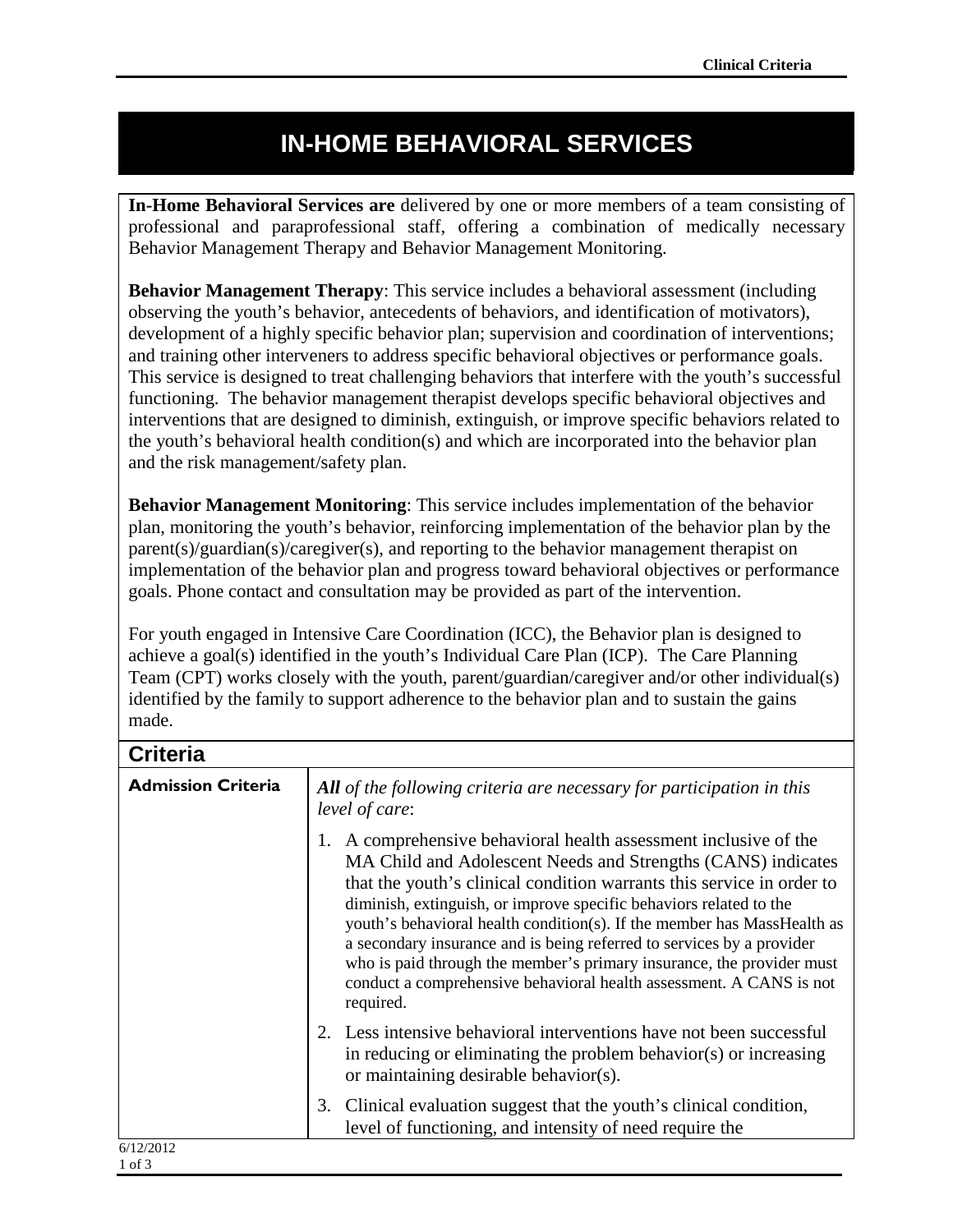|                                                                                        | establishment of a specific structure, and the establishment of<br>positive behavioral supports to be applied consistently across<br>home and school settings; and warrant this level of care to<br>successfully support him/her in the home and community.                                                                                                                                                                                                     |
|----------------------------------------------------------------------------------------|-----------------------------------------------------------------------------------------------------------------------------------------------------------------------------------------------------------------------------------------------------------------------------------------------------------------------------------------------------------------------------------------------------------------------------------------------------------------|
|                                                                                        | Required consent is obtained.<br>4.                                                                                                                                                                                                                                                                                                                                                                                                                             |
|                                                                                        | The youth is currently engaged in outpatient services, In-Home<br>5.<br>Therapy or ICC and the provider or ICC CPT, determine that In-<br>Home Behavioral Services are needed in order to facilitate the<br>attainment of a goal or objective identified in the treatment plan or<br>ICP that address specific behavioral objectives or performance<br>goals designed to treat challenging behaviors that interfere with<br>the youth's successful functioning. |
| Psychosocial,<br>Occupational, and<br><b>Cultural and</b><br><b>Linguistic Factors</b> | These factors may change the risk assessment and should be<br>considered when making level-of-care decisions                                                                                                                                                                                                                                                                                                                                                    |
| <b>Exclusion Criteria</b>                                                              | Any one of the following criteria is sufficient for exclusion from this<br>level of care:                                                                                                                                                                                                                                                                                                                                                                       |
|                                                                                        | 1. The environment in which the service takes place presents a<br>serious safety risk to the behavior management therapist or<br>monitor, alternative community settings are not likely to<br>ameliorate the risk and no other safe venue is available or<br>appropriate for this service.                                                                                                                                                                      |
|                                                                                        | 2. The youth is at imminent risk to harm self or others, or sufficient<br>impairment exists that requires a more intensive level of care<br>beyond a community-based intervention.                                                                                                                                                                                                                                                                              |
|                                                                                        | 3. The youth has medical conditions or impairments that would<br>prevent beneficial utilization of services.                                                                                                                                                                                                                                                                                                                                                    |
|                                                                                        | 4. Introduction of this service would be duplicative of services that<br>are already in place.                                                                                                                                                                                                                                                                                                                                                                  |
|                                                                                        | The youth is in a hospital, skilled nursing facility psychiatric<br>5.<br>residential treatment facility or other residential setting at the time<br>of referral and is not ready for discharge to a family home<br>environment or community setting with community-based<br>supports.                                                                                                                                                                          |
| <b>Continued Stay</b><br>Criteria                                                      | <b>All</b> of the following criteria are required for continuing treatment at<br>this level of care:                                                                                                                                                                                                                                                                                                                                                            |
|                                                                                        | 1. The youth's clinical condition(s) continues to warrant In-Home<br>Behavioral Services in order to maintain him/her in the<br>community and continue progress toward goals established in the                                                                                                                                                                                                                                                                 |